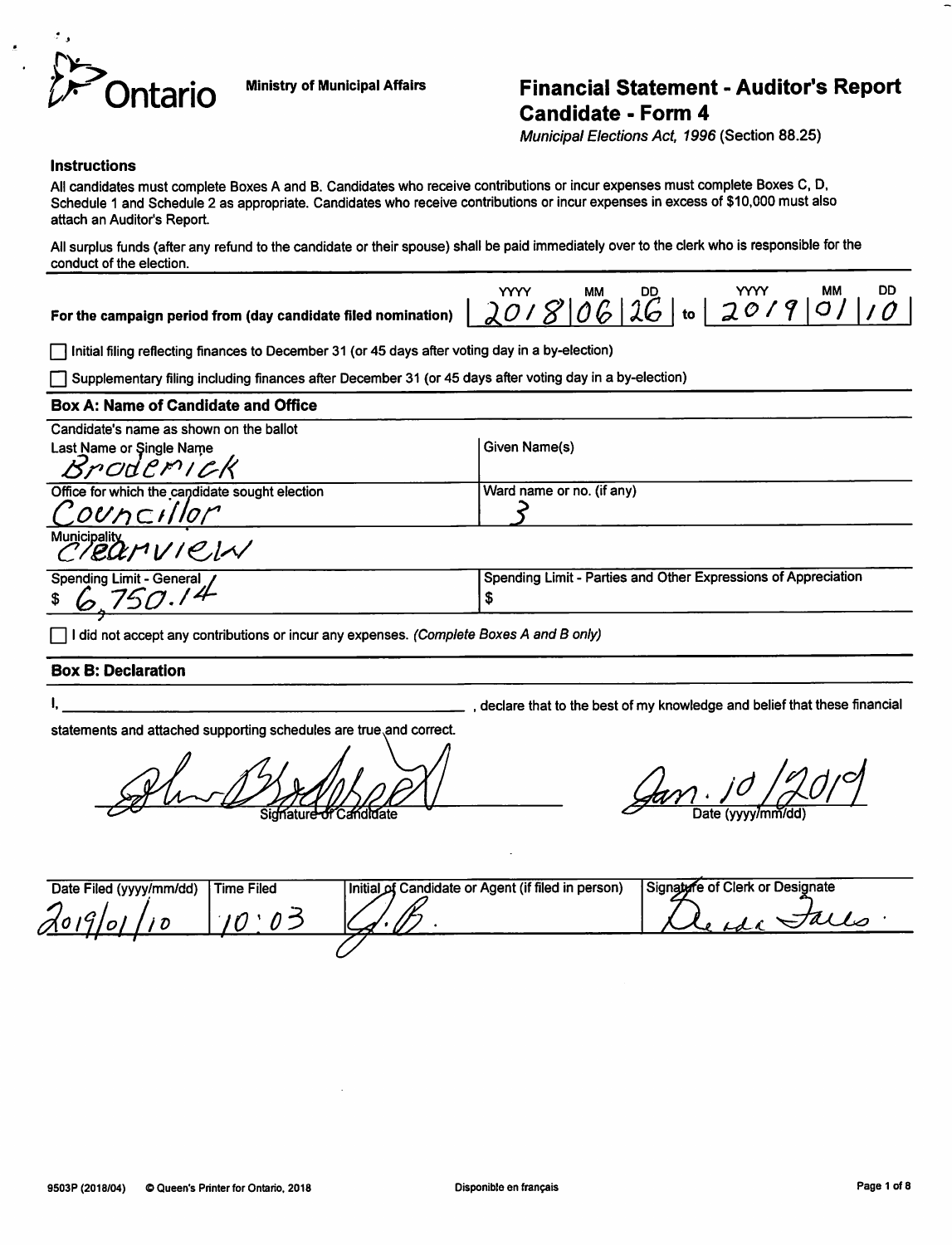| <b>Box C: Statement of Campaign Income and Expenses</b>                              |                                               |
|--------------------------------------------------------------------------------------|-----------------------------------------------|
| <b>LOAN</b>                                                                          |                                               |
| Name of bank or recognized lending institution                                       |                                               |
| \$<br>Amount borrowed                                                                |                                               |
|                                                                                      |                                               |
| <b>INCOME</b>                                                                        |                                               |
| Total amount of all contributions (from line 1A in Schedule 1)                       |                                               |
| Revenue from items \$25 or less                                                      |                                               |
| Sign deposit refund                                                                  |                                               |
| Revenue from fundraising events not deemed a contribution (from Part III of          | \$                                            |
| Schedule 2)<br>Interest earned by campaign bank account                              | S                                             |
| Other (provide full details)                                                         |                                               |
|                                                                                      |                                               |
| 2.                                                                                   | + \$                                          |
| 3.                                                                                   | $+\overline{\$}$                              |
| 4                                                                                    | + \$                                          |
| 5.                                                                                   | + \$                                          |
| Total Campaign Income (Do not include loan)                                          | C1                                            |
|                                                                                      |                                               |
| <b>EXPENSES</b> (Note: include the value of contributions of goods and services)     |                                               |
| <b>Expenses subject to general spending limit</b>                                    |                                               |
| Inventory from previous campaign used in this campaign (list details in Table 4 of   |                                               |
| Schedule 1)                                                                          |                                               |
| Advertising                                                                          |                                               |
| <b>Brochures/flyers</b>                                                              |                                               |
| Signs (including sign deposit)                                                       |                                               |
| <b>Meetings hosted</b>                                                               |                                               |
| Office expenses incurred until voting day                                            |                                               |
| Phone and/or internet expenses incurred until voting day                             |                                               |
| Salaries, benefits, honoraria, professional fees incurred until voting day           |                                               |
| Bank charges incurred until voting day                                               |                                               |
| Interest charged on loan until voting day                                            |                                               |
| Other (provide full details)                                                         |                                               |
| eur                                                                                  |                                               |
| 2.                                                                                   | $+$ \$                                        |
| З.                                                                                   | $\mathbf s$                                   |
| 4.                                                                                   | $+3$                                          |
| 5.                                                                                   | $+\overline{\$}$                              |
| Total Expenses subject to general spending limit                                     | ८व<br>$= 15$                                  |
|                                                                                      | $\frac{1}{\sqrt{2}}$ and $\frac{1}{\sqrt{2}}$ |
| <b>EXPENSES</b>                                                                      |                                               |
| Expenses subject to spending limit for parties and other expressions of appreciation |                                               |
|                                                                                      | $+$ \$                                        |

|                                                                                               | ÷        |                |
|-----------------------------------------------------------------------------------------------|----------|----------------|
|                                                                                               |          |                |
|                                                                                               |          |                |
|                                                                                               |          |                |
| -5.                                                                                           | ÷        |                |
| Total Expenses subject to spending limit for parties and other expressions<br>of appreciation | S<br>$=$ | C <sub>3</sub> |

 $\frac{1}{2}$ 

÷,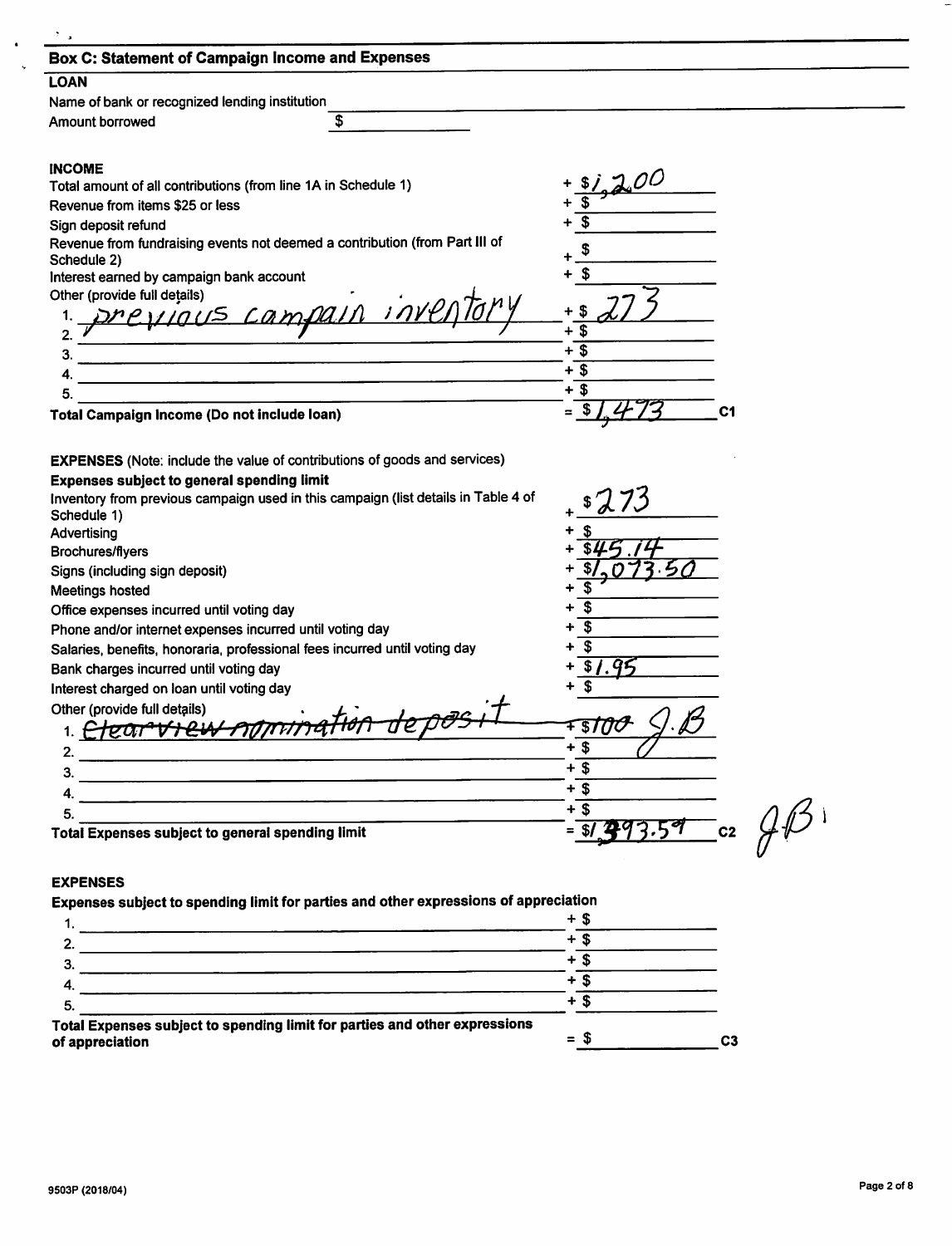| <b>Expenses not subject to spending limits</b>                                |              |                |                |
|-------------------------------------------------------------------------------|--------------|----------------|----------------|
| Accounting and audit                                                          | $+$ \$       |                |                |
| Cost of fundraising events/activities (list details in Part IV of Schedule 2) | \$           |                |                |
| Office expenses incurred after voting day                                     | Ŝ.           |                |                |
| Phone and/or internet expenses incurred after voting day                      | \$           |                |                |
| Salaries, benefits, honoraria, professional fees incurred after voting day    | $\mathbf{s}$ |                |                |
| Bank charges incurred after voting day                                        | \$           |                |                |
| Interest charged on loan after voting day                                     | S.           |                |                |
| Expenses related to recount                                                   | S            |                |                |
| Expenses related to controverted election                                     | \$           |                |                |
| Expenses related to compliance audit                                          | Ŝ.           |                |                |
| Expenses related to candidate's disability (provide full details)             |              |                |                |
|                                                                               | $+$ \$       |                |                |
|                                                                               | $+$ \$       |                |                |
|                                                                               | $+$ \$       |                |                |
|                                                                               | $+$ \$       |                |                |
| 5.                                                                            | $+$ \$       |                |                |
| Other (provide full details)                                                  |              |                |                |
|                                                                               | $+$ \$       |                |                |
|                                                                               | $+$ \$       |                |                |
|                                                                               | $+$ \$       |                |                |
|                                                                               | $+$ \$       |                |                |
| 5.                                                                            | $+$ \$       |                |                |
| <b>Total Expenses not subject to spending limits</b>                          | $= $$        | C <sub>4</sub> |                |
| Total Campaign Expenses (C2 + C3 + C4)                                        |              | $=$ S          | C <sub>5</sub> |

# Box D: Calculation of Surplus or Deficit

 $\sim$   $_{\star}$ 

 $\mathcal{A}^{\mathcal{A}}$  $\mathbb{R}^2$ 

 $\ddot{\phantom{a}}$ 

 $\overline{a}$ 

| Excess (deficiency) of income over expenses (Income minus Total Expenses)<br>$(C1 - C5)$<br>Eligible deficit carried forward by the candidate from the last election<br>(applies to 2018 regular election only) | D <sub>1</sub><br>- 5<br>D <sub>2</sub> |  |
|-----------------------------------------------------------------------------------------------------------------------------------------------------------------------------------------------------------------|-----------------------------------------|--|
| Total $(D1 - D2)$<br>If there is a surplus, deduct any refund of candidate's or<br>spouse's contributions to the campaign<br>Surplus (or deficit) for the campaign                                              | = 3<br>$\overline{f}$<br>D3             |  |

If line 03 shows a surplus, the amount must be paid in trust, at the time the financial statements are filed, to the municipal clerk who is responsible for the conduct of the election.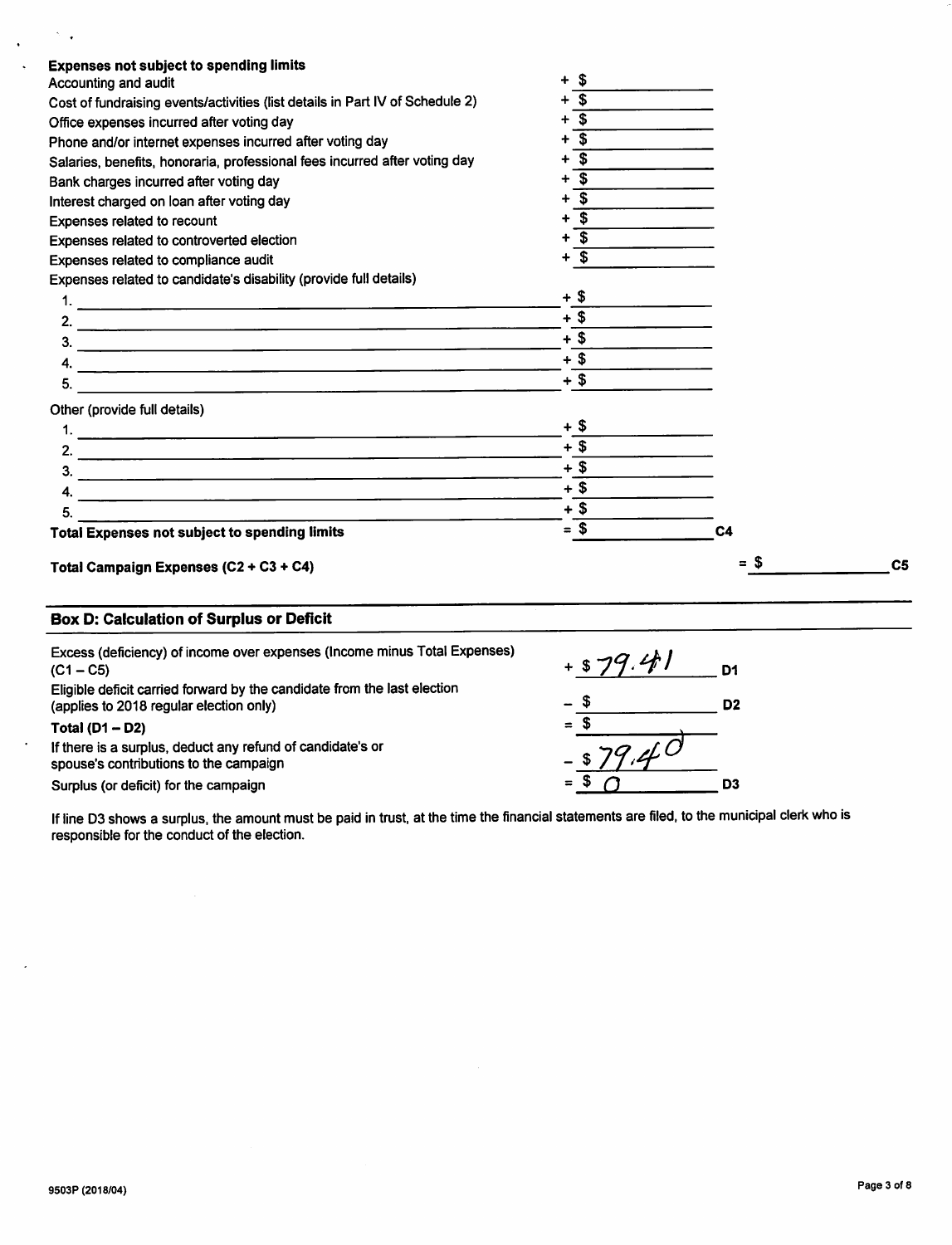| <b>Schedule 1 - Contributions</b>                                                                                                                                                                                                                                                                                                |      |  |  |  |
|----------------------------------------------------------------------------------------------------------------------------------------------------------------------------------------------------------------------------------------------------------------------------------------------------------------------------------|------|--|--|--|
| <b>Part I - Summary of Contributions</b><br>Contributions in money from candidate and spouse<br>Contributions in goods and services from candidate and spouse<br>(include value listed in Table 3 and Table 4)                                                                                                                   | + S  |  |  |  |
| Total value of contributions not exceeding \$100 per contributor<br>Include ticket revenue, contributions in money, goods and services<br>where the total contribution from a contributor is \$100 or less (do not<br>include contributions from candidate or spouse).                                                           | + \$ |  |  |  |
| Total value of contributions exceeding \$100 per contributor (from line 1B on page 5;<br>list details in Table 1 and Table 2)<br>Include ticket revenue, contributions in money, goods and services where<br>the total contribution from a contributor exceeds \$100 (do not include<br>contributions from candidate or spouse). | + \$ |  |  |  |
| Contributions returned or payable to the contributor<br>Less:<br>Contributions paid or payable to the clerk, including contributions from<br>anonymous sources exceeding \$25                                                                                                                                                    | - \$ |  |  |  |
| Total Amount of Contributions (record under Income in Box C)                                                                                                                                                                                                                                                                     |      |  |  |  |

# Part II - Contributions exceeding \$100 per contributor - individuals other than candidate or spouse Table 1: Monetary contributions from individuals other than candidate or spouse

| <b>Name</b> | <b>Full Address</b> | <b>Date Received</b> | Amount Received \$ Returned to Contributor<br>or Paid to Clerk |
|-------------|---------------------|----------------------|----------------------------------------------------------------|
|             |                     |                      |                                                                |
|             |                     |                      |                                                                |
|             |                     |                      |                                                                |
|             |                     |                      |                                                                |
|             |                     |                      |                                                                |
|             |                     |                      |                                                                |
|             |                     |                      |                                                                |
|             |                     |                      |                                                                |
|             |                     |                      |                                                                |
|             |                     |                      |                                                                |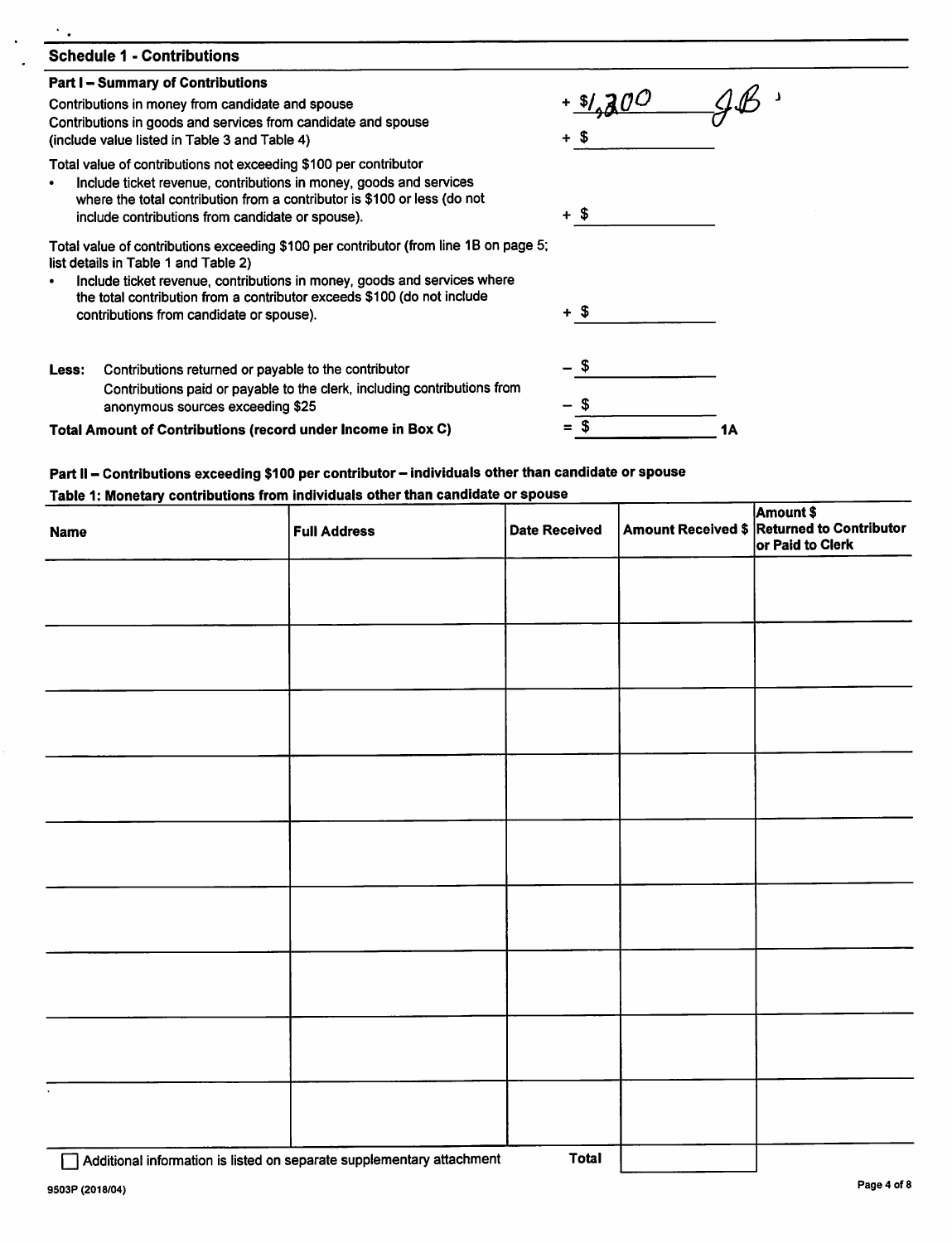## Table 2: Contributions in goods or services from individuals other than candidate or spouse (Note: must also be recorded as Expenses in Box C)

| <b>Name</b>                                                                                                                                                          | <b>Full Address</b>                                                   | <b>Description of Goods</b><br>or Services | <b>Date Received</b><br>(yyyy/mm/dd) | Value \$ |    |
|----------------------------------------------------------------------------------------------------------------------------------------------------------------------|-----------------------------------------------------------------------|--------------------------------------------|--------------------------------------|----------|----|
|                                                                                                                                                                      |                                                                       |                                            |                                      |          |    |
|                                                                                                                                                                      |                                                                       |                                            |                                      |          |    |
|                                                                                                                                                                      |                                                                       |                                            |                                      |          |    |
|                                                                                                                                                                      |                                                                       |                                            |                                      |          |    |
|                                                                                                                                                                      |                                                                       |                                            |                                      |          |    |
|                                                                                                                                                                      |                                                                       |                                            |                                      |          |    |
|                                                                                                                                                                      |                                                                       |                                            |                                      |          |    |
|                                                                                                                                                                      |                                                                       |                                            |                                      |          |    |
|                                                                                                                                                                      | Additional information is listed on separate supplementary attachment |                                            | <b>Total</b>                         |          |    |
| Total for Part II - Contributions exceeding \$100 per contributor<br>(Add totals from Table 1 and Table 2 and record the total in Part 1 - Summary of Contributions) |                                                                       |                                            |                                      | \$       | 1B |

#### Part III - Contributions from candidate or spouse

Table 3: Contributions in goods or services

 $\ddot{\phantom{a}}$  .

l.

| <b>Description of Goods or Services</b> | <b>Date Received</b><br>(yyyy/mm/dd) | Value \$ |
|-----------------------------------------|--------------------------------------|----------|
|                                         |                                      |          |
|                                         |                                      |          |
|                                         |                                      |          |
|                                         |                                      |          |
|                                         |                                      |          |
|                                         |                                      |          |
|                                         |                                      |          |
|                                         |                                      |          |
|                                         |                                      |          |
|                                         |                                      |          |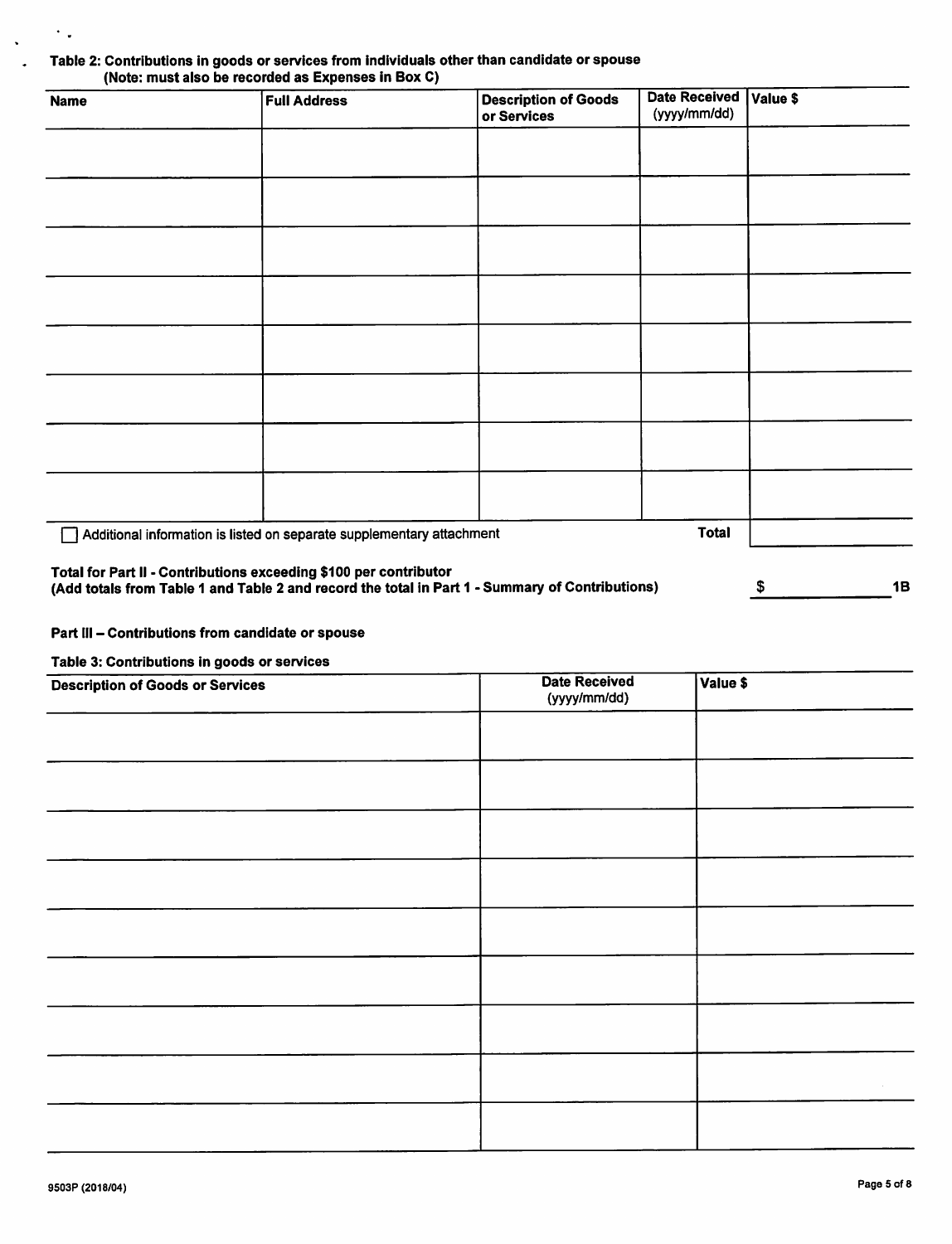| <b>Description of Goods or Services</b>                               | <b>Date Received</b><br>(yyyy/mm/dd) | Value \$ |
|-----------------------------------------------------------------------|--------------------------------------|----------|
|                                                                       |                                      |          |
| Additional information is listed on separate supplementary attachment | <b>Total</b>                         |          |

# Table 4: Inventory of campaign goods and materials from previous municipal campaign used in this campaign<br>(Note: value must be recorded as a contribution from the candidate and as an expense)

| . .<br><b>Description</b>                                             | Date Acquired Supplier<br>(yyyy/mm/dd) | Quantity | <b>Current Market</b><br>Value \$ |
|-----------------------------------------------------------------------|----------------------------------------|----------|-----------------------------------|
|                                                                       |                                        |          |                                   |
|                                                                       |                                        |          |                                   |
|                                                                       |                                        |          |                                   |
|                                                                       |                                        |          |                                   |
|                                                                       |                                        |          |                                   |
|                                                                       |                                        |          |                                   |
|                                                                       |                                        |          |                                   |
| Additional information is listed on separate supplementary attachment |                                        |          |                                   |

 $\bullet$  $\ddot{\phantom{0}}$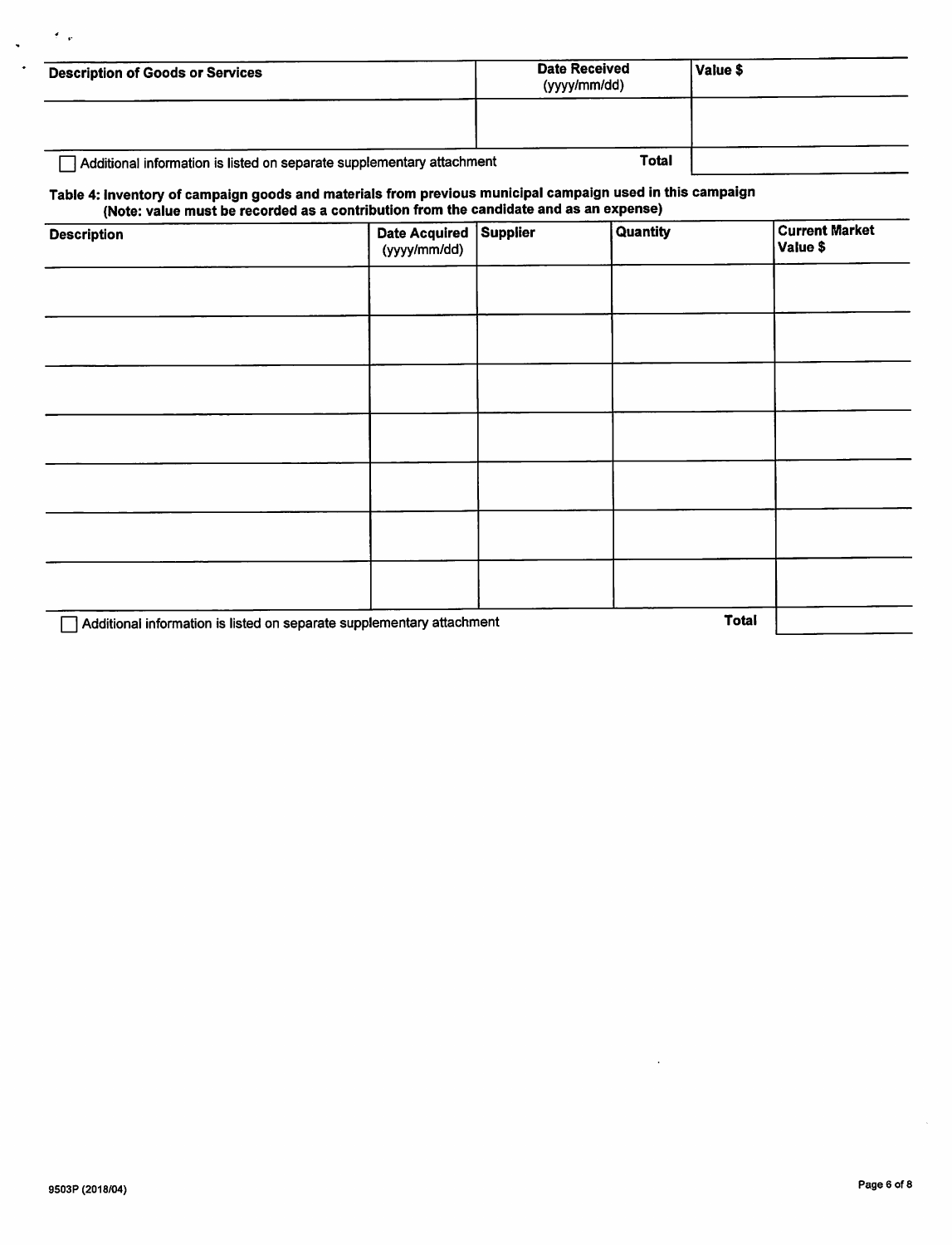| <b>Schedule 2 - Fundraising Events and Activities</b>                                                                                                                    |                               |                                |  |
|--------------------------------------------------------------------------------------------------------------------------------------------------------------------------|-------------------------------|--------------------------------|--|
| <b>Fundraising Event/Activity</b><br>Complete a separate schedule for each event or activity held                                                                        |                               |                                |  |
| Additional schedule(s) attached                                                                                                                                          |                               |                                |  |
| Description of fundraising event/activity                                                                                                                                |                               |                                |  |
|                                                                                                                                                                          |                               |                                |  |
| <b>Part I-Ticket revenue</b>                                                                                                                                             |                               |                                |  |
| Admission charge (per person)<br>(If there are a range of ticket prices, attach complete breakdown of all ticket<br>sales)                                               | $\overline{\phantom{a}}$      | 2A                             |  |
| Number of tickets sold                                                                                                                                                   |                               | 2B                             |  |
| Total Part I (2A X 2B) (include in Part 1 of Schedule 1)                                                                                                                 |                               | - \$<br>$\equiv$               |  |
| Part II - Other revenue deemed a contribution                                                                                                                            |                               |                                |  |
| (e.g. revenue from goods sold in excess of fair market value)<br>Provide details                                                                                         |                               |                                |  |
|                                                                                                                                                                          |                               |                                |  |
|                                                                                                                                                                          | $+$ \$                        |                                |  |
|                                                                                                                                                                          | $+\frac{1}{2}$                |                                |  |
|                                                                                                                                                                          | $+\overline{\text{S}}$        |                                |  |
|                                                                                                                                                                          |                               |                                |  |
| 5.                                                                                                                                                                       | $+$ \$                        |                                |  |
| <u> 1980 - Johann John Stein, marwolaeth a bhaile an t-Amhainn an t-Amhainn an t-Amhainn an t-Amhainn an t-Amhain</u><br>Total Part II (include in Part 1 of Schedule 1) |                               | $\mathbf{s}$<br>$\blacksquare$ |  |
|                                                                                                                                                                          |                               |                                |  |
|                                                                                                                                                                          |                               |                                |  |
| Part III – Other revenue not deemed a contribution                                                                                                                       |                               |                                |  |
| (e.g. contribution of \$25 or less; goods or services sold for \$25 or less)<br>Provide details                                                                          |                               |                                |  |
|                                                                                                                                                                          |                               |                                |  |
| <u> 1980 - Jan James James James James James James James James James James James James James James James James J</u>                                                     | $\boldsymbol{\mathsf{s}}$     |                                |  |
| 2.                                                                                                                                                                       | $+\overline{\mathbf{3}}$      |                                |  |
|                                                                                                                                                                          | $+$ \$                        |                                |  |
|                                                                                                                                                                          |                               |                                |  |
| 5.<br>the contract of the contract of the contract of the contract of the contract of<br>Total Part III (include under Income in Box C)                                  | $+$ \$                        | $=$ \$                         |  |
|                                                                                                                                                                          |                               |                                |  |
| Part IV - Expenses related to fundraising event or activity                                                                                                              |                               |                                |  |
| Provide details                                                                                                                                                          |                               |                                |  |
|                                                                                                                                                                          | + \$                          |                                |  |
|                                                                                                                                                                          |                               |                                |  |
|                                                                                                                                                                          | $+\overline{\$}$              |                                |  |
|                                                                                                                                                                          | $+ 5$                         |                                |  |
| 5.                                                                                                                                                                       | $+\overline{\$}$              |                                |  |
| $\overline{6}$ .                                                                                                                                                         | $+$ $\overline{\$}$           |                                |  |
|                                                                                                                                                                          | $+\overline{\mathsf{S}_{\_}}$ |                                |  |
| Total Part IV Expenses (include under Expenses in Box C)                                                                                                                 | $+$ \$                        | - \$<br>$\equiv$               |  |